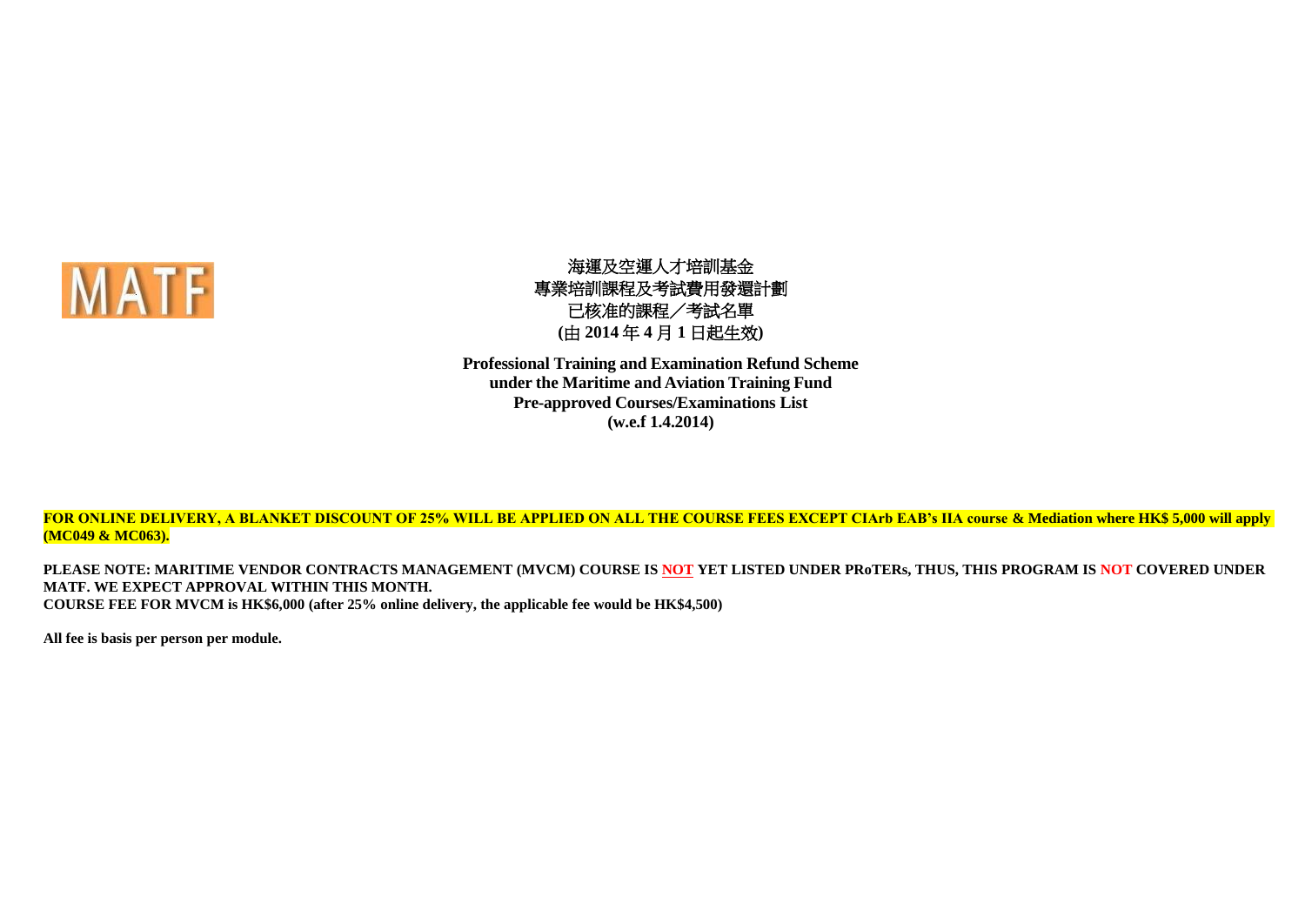| 課程/考試                                                | 舉辦課程/                                                              | 課程/考試名稱                                                                                       | 首次納入                                                                                 | 學費/考試費用                                          | <b>Forward Delivery</b>                       | Fee after Refund for             |  |                                        |
|------------------------------------------------------|--------------------------------------------------------------------|-----------------------------------------------------------------------------------------------|--------------------------------------------------------------------------------------|--------------------------------------------------|-----------------------------------------------|----------------------------------|--|----------------------------------------|
| 編號                                                   | 考試機構名稱                                                             | [備註(1)]                                                                                       | 本名單的時間                                                                               | [備註(3)]                                          | Program                                       | eligible Participants            |  |                                        |
| <b>MATF</b><br>Course/<br><b>Examination</b><br>Code | Name of<br><b>Course Provider/</b><br><b>Examination Authority</b> | <b>Course/Examination Title</b><br>[Note $1$ ]                                                | [備註(2)]<br><b>Year and Month of</b><br><b>First Issue on the List</b><br>[Note $2$ ] | Course/<br><b>Examination Fee</b><br>[Note $3$ ] |                                               |                                  |  |                                        |
| MC039                                                | SkillsPlus Limited                                                 | <b>Applied Shipping</b>                                                                       | 2017年6月                                                                              | USD 600 per module                               |                                               | US\$120 per module               |  |                                        |
|                                                      | [請留意備註(4)]<br>[Please pay attention]                               | <b>Business (ASB)</b>                                                                         |                                                                                      |                                                  | June 2017                                     |                                  |  | (at the time of<br>registration Course |
|                                                      | to Note 41                                                         | <b>Modules under ASB:</b>                                                                     |                                                                                      |                                                  |                                               | fee of US\$600 is to be<br>paid) |  |                                        |
|                                                      |                                                                    | ✧<br>Practical Dry Cargo<br>Chartering Part 1;                                                |                                                                                      |                                                  |                                               |                                  |  |                                        |
|                                                      |                                                                    | <b>Practical Dry Cargo</b><br>✧<br><b>Chartering Part 2;</b>                                  |                                                                                      |                                                  | April 2021<br>(Dates to be advised)           |                                  |  |                                        |
|                                                      |                                                                    | Ship Sale & Purchase:<br>✧<br>Learning through<br>Case-studies Part 1;                        |                                                                                      |                                                  |                                               |                                  |  |                                        |
|                                                      |                                                                    | Ship Sale & Purchase:<br>Learning through<br>Case-studies Part 2;                             |                                                                                      |                                                  | $20th$ Feb & $27th$ Feb<br>$(3.5)$ hrs. each) |                                  |  |                                        |
|                                                      |                                                                    | Technical &<br>❖<br><b>Operations</b><br><b>Management</b> for<br><b>Commercial Managers;</b> |                                                                                      |                                                  | April 2021<br>(Dates to be advised)           |                                  |  |                                        |
|                                                      |                                                                    | Ship Finance $\&$<br><b>Investment Decision</b><br><b>Making Process;</b>                     |                                                                                      |                                                  | <b>May 2021</b><br>(Dates to be advised)      |                                  |  |                                        |
|                                                      |                                                                    | ✧<br>Cost Management for<br><b>Ship Managers</b><br>(Commercial &<br>technical);              |                                                                                      |                                                  |                                               |                                  |  |                                        |
|                                                      |                                                                    | <b>Shipping Disputes &amp;</b><br>✧<br>Prevention                                             |                                                                                      |                                                  | $13th$ Mar & $20th$ Mar,<br>3.5 hrs. each     |                                  |  |                                        |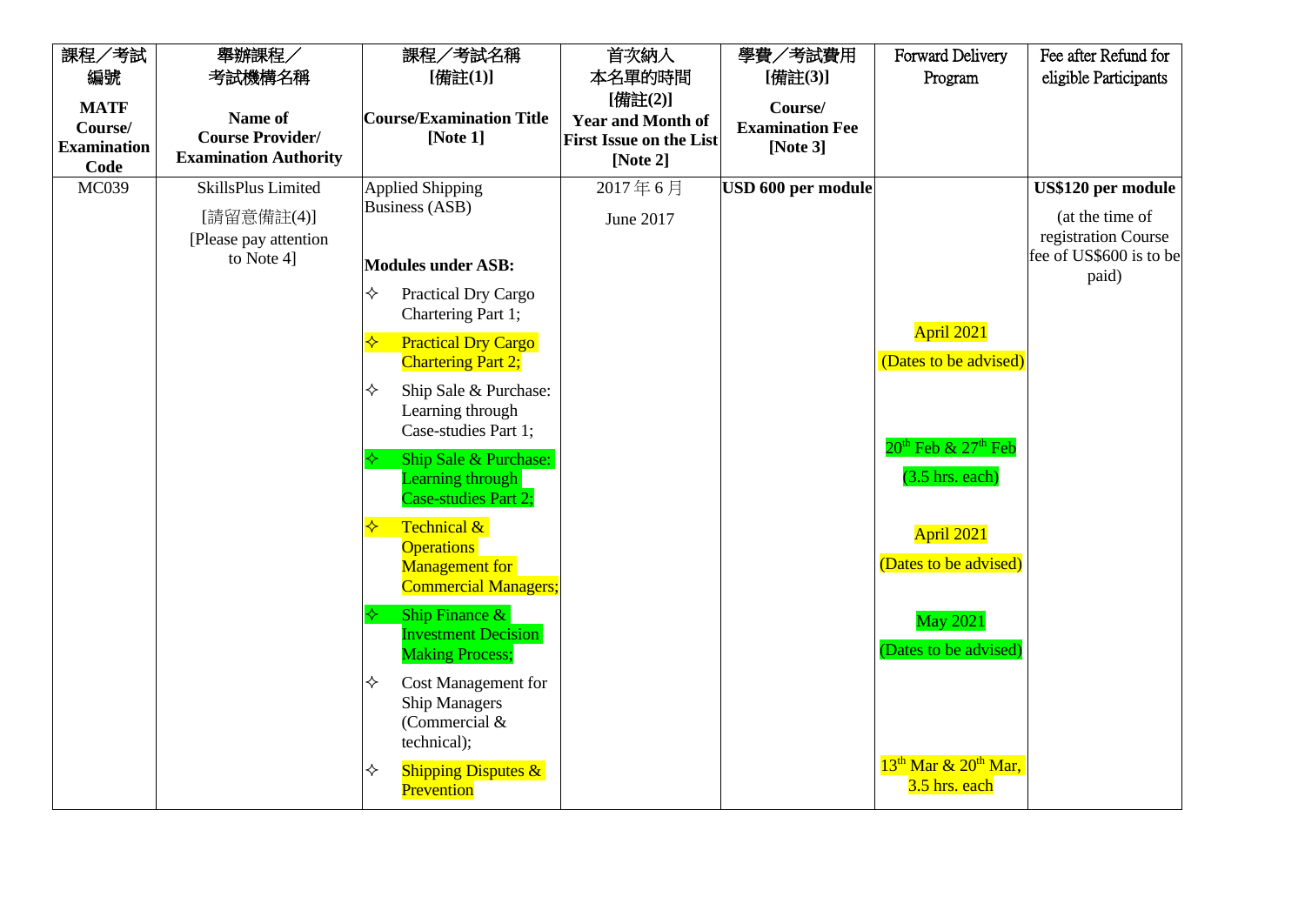| 課程/考試<br>編號<br><b>MATF</b><br>Course/<br><b>Examination</b><br>Code | 舉辦課程/<br>考試機構名稱<br>Name of<br><b>Course Provider/</b><br><b>Examination Authority</b>        | 課程/考試名稱<br>[備註(1)]<br><b>Course/Examination Title</b><br>[Note 1]                                                                              | 首次納入<br>本名單的時間<br>[備註(2)]<br><b>Year and Month of</b><br><b>First Issue on the List</b><br>[Note $2$ ] | 學費/考試費用<br>[備註(3)]<br>Course/<br><b>Examination Fee</b><br>[Note $3$ ] | Forward Delivery<br>Program                                                                                            | Fee after Refund for<br>eligible Participants                                               |
|---------------------------------------------------------------------|----------------------------------------------------------------------------------------------|------------------------------------------------------------------------------------------------------------------------------------------------|--------------------------------------------------------------------------------------------------------|------------------------------------------------------------------------|------------------------------------------------------------------------------------------------------------------------|---------------------------------------------------------------------------------------------|
| <b>MC040</b>                                                        | SkillsPlus Limited                                                                           | <b>Master Class:</b><br><b>Shipping Contracts</b><br>Management                                                                                | 2017年6月<br>June 2017                                                                                   | \$11,000                                                               | 3/4/6 March 2021<br>$(3.5$ hours each on $3rd$<br>$\&$ 4 <sup>th</sup> and 7 hours on<br>6 <sup>th</sup> March)        | HK\$ 2,200<br>(at the time of<br>registration Course<br>fee of HK\$11,000 is<br>to be paid) |
| <b>MC041</b>                                                        | SkillsPlus Limited<br>[請留意備註(4)]<br>[Please pay attention<br>to Note 4]                      | Master Class: Shipping<br><b>Risk Mitigation</b><br>through Application of<br><b>Emotional Intelligence</b><br>& Cross Functional<br>Knowledge | 2017年6月<br>June 2017                                                                                   | <b>USD 2,000</b>                                                       |                                                                                                                        |                                                                                             |
| <b>MC049</b>                                                        | SkillsPlus Limited<br>and<br>the Chartered Institute<br>of Arbitrators (East<br>Asia Branch) | <b>Shipping Contracts</b><br><b>Management</b> and<br><b>Introduction to</b><br><b>International Arbitration</b>                               | 2017年10月<br>October 2017                                                                               | \$16,000                                                               | 3/4/5/6 March 2021<br>$(3.5$ hours each on $3rd$<br>$\&$ 4 <sup>th</sup> and 7 hours each<br>on $5th$ and $6th$ March) | HK\$ 3,200<br>(at the time of<br>registration Course<br>fee of US\$16000 is to<br>be paid)  |
| <b>MC053</b>                                                        | SkillsPlus Limited<br>[請留意備註(4)]<br>[Please pay attention]<br>to Note 4]                     | Shipping & Ship<br>Management<br><b>Relevant modules:</b>                                                                                      | 2018年5月<br>May 2018                                                                                    |                                                                        |                                                                                                                        |                                                                                             |
|                                                                     |                                                                                              | ✧<br>Impact of New<br>Regulations on<br>Shipping: Owners'<br>& Managers'<br>dilemma<br>(NewRegs);                                              |                                                                                                        | USD 250 per module                                                     |                                                                                                                        |                                                                                             |
|                                                                     |                                                                                              | ✧<br>Ships' Steel Work &<br>Welding: Planning,<br>Execution of repairs<br>& Avoiding Stress-<br>raisers (ShipWeld);                            |                                                                                                        | USD 250 per module                                                     |                                                                                                                        |                                                                                             |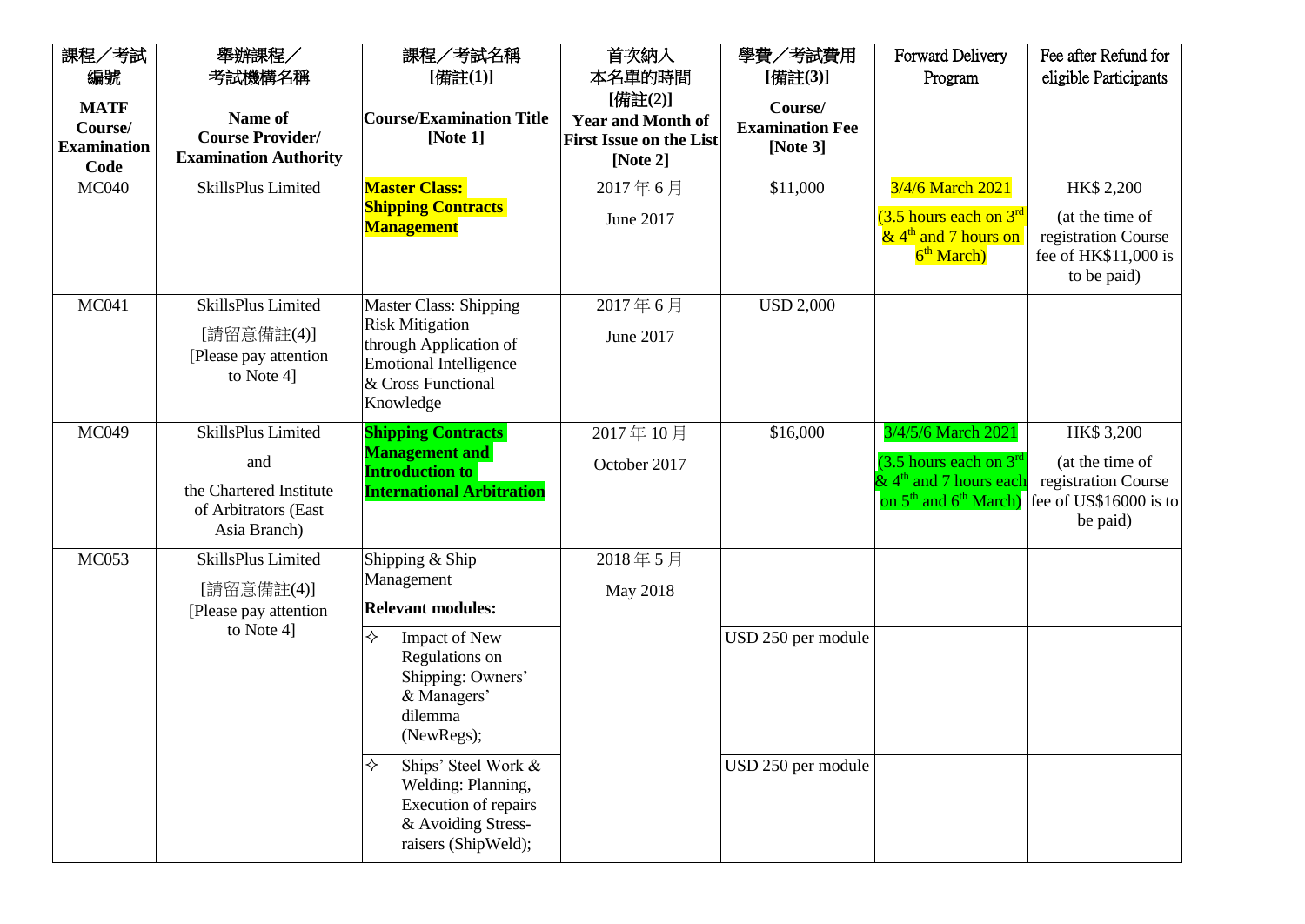| 課程/考試                                                | 舉辦課程/                                                              | 課程/考試名稱                                                                                                                                        | 首次納入                                                                                 | 學費/考試費用                                          | Forward Delivery  | Fee after Refund for  |
|------------------------------------------------------|--------------------------------------------------------------------|------------------------------------------------------------------------------------------------------------------------------------------------|--------------------------------------------------------------------------------------|--------------------------------------------------|-------------------|-----------------------|
| 編號                                                   | 考試機構名稱                                                             | [備註(1)]                                                                                                                                        | 本名單的時間                                                                               | [備註(3)]                                          | Program           | eligible Participants |
| <b>MATF</b><br>Course/<br><b>Examination</b><br>Code | Name of<br><b>Course Provider/</b><br><b>Examination Authority</b> | <b>Course/Examination Title</b><br>[Note $1$ ]                                                                                                 | [備註(2)]<br><b>Year and Month of</b><br><b>First Issue on the List</b><br>[Note $2$ ] | Course/<br><b>Examination Fee</b><br>[Note $3$ ] |                   |                       |
|                                                      |                                                                    | ♦<br><b>Essential</b><br><b>Commercial</b><br><b>Knowledge for</b><br><b>Shipping</b><br><b>Professionals;</b>                                 |                                                                                      | USD 500 per module                               | <b>April 2021</b> | <b>US\$100</b>        |
|                                                      |                                                                    | Condition<br>✧<br>Assessment<br>Program (CAP);                                                                                                 |                                                                                      | USD 500 per module                               |                   |                       |
|                                                      |                                                                    | ✧<br>Ship inspections<br>(Routine & Pre-<br>Purchase):<br>Where & what to<br>look for asset<br>acquisition &<br>preservation<br>(ShipInspect); |                                                                                      | USD 500 per module                               |                   |                       |
|                                                      |                                                                    | Ships' Coatings:<br>✧<br>"Protection is<br>better than Cure"<br>(ShipCoat);                                                                    |                                                                                      | USD 500 per module                               |                   |                       |
|                                                      |                                                                    | ✧<br>Managing dry-<br>docking $&$<br>special surveys<br>effectively<br>(ShipRepair);                                                           |                                                                                      | USD 500 per module                               |                   |                       |
|                                                      |                                                                    | New Building<br>✧<br>Supervision:<br>Do's & Don'ts<br>(ShipBuild)                                                                              |                                                                                      | USD 500 per module                               |                   |                       |